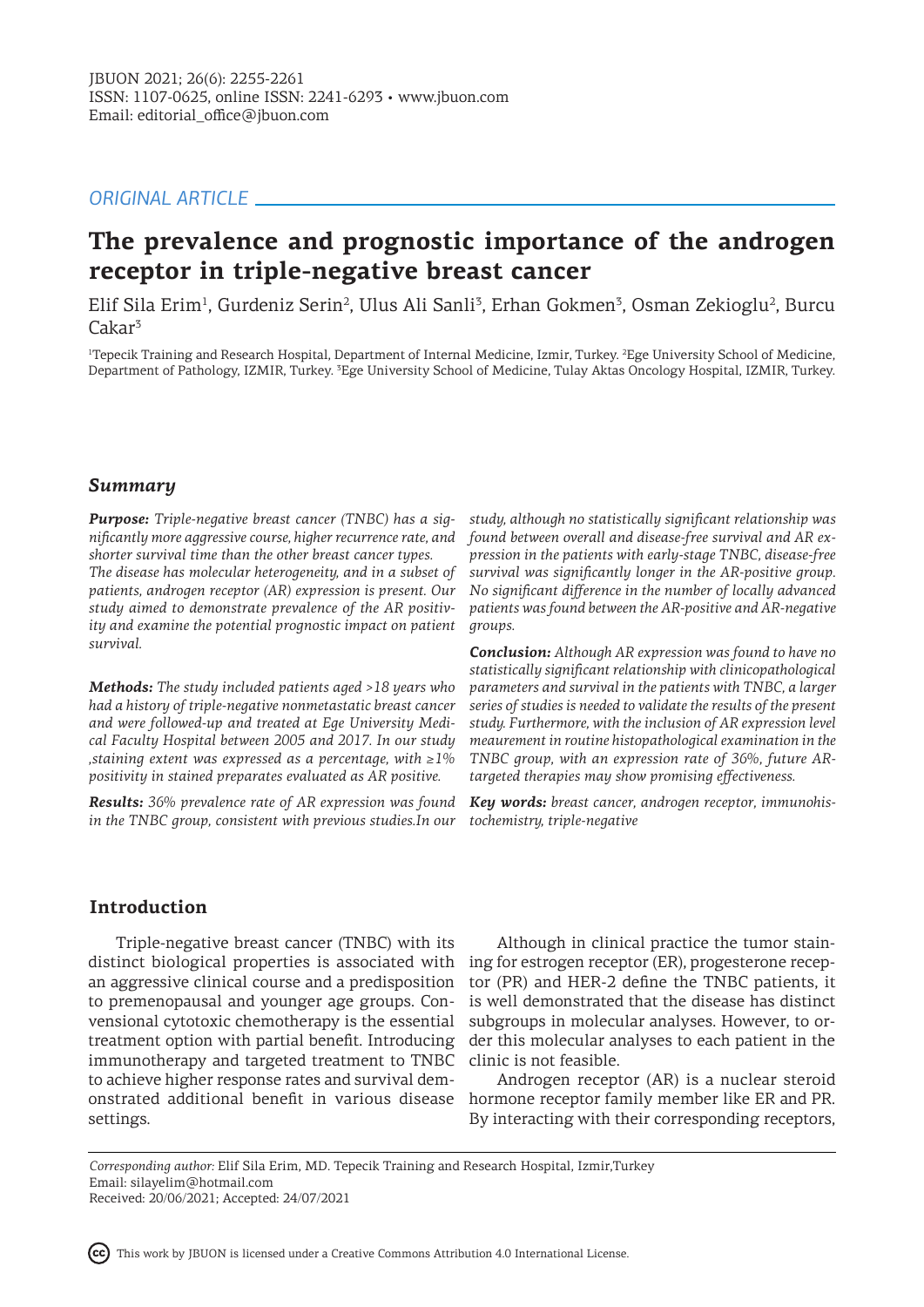steroid hormone receptors act as transcription factors and trigger gene expression. Androgens are frequently expressed both in normal breast tissue and primary tumors. AR expression was reported in 10-35% of patients in the TNBC group in various studies, most of which reported favorable prognosis in these patients; however, the prognostic role of AR expression is unclear.

Preclinical studies have demonstrated that the AR stimulates the growth of TNBC cell lines and that activating PIK3CA mutations were found more frequently in this patient group [1].

By contrast, patients with AR- TNBC are more likely to respond to neoadjuvant chemotherapy. In theory, the luminal AR<sup>+</sup> TNBC subtype may mimic luminal A breast cancer that has favorable prognosis despite poor response to chemotherapy [2].

Our study aimed to demonstrate the frequency of AR positivity and examine its potential prognostic impact on nonmetastatic TNBC patients survival in a single center.

### **Methods**

#### *Patient selection*

We reviewed the clinicopathological data from the patient medical records with nonmetastatic TNBC who were admitted to the Ege University Medical Oncology Clinic between 2005 and 2017. All the patients with available tumor samples for further AR analysis were included in our study. Patients diagnosed during pregnancy and those who had additional cancer diagnoses were excluded. Disease-associated data were obtained from outpatient clinical files after consent was obtained from the patients or their first degree relatives after death. The patient data were recorded in an SPSS program and the authors declared that no conflict of interest existed.

#### *Clinical and histopathological examinations*

Patient staging was based on the TNM classification. The data recorded for each patient included age, body mass index, menopause status, nuclear grade, histological type and grade, Ki-67 index, p53 percentage, AR staining percentage, TNM stage, surgical treatment, adjuvant medical treatment, radiotherapy, and diseasefree and overall survival.

Staining of ER and PR <1% was considered negative. Human epidermal growth factor receptor 2 expression (HER2) was reported as negative when it was not detected in immunohistochemical or fluorescence *in situ* hybridization analysis. All tissue samples from 100 cases were fixed in 10% buffered neutral formalin solution and embedded in paraffin. One block that represented the histomorphology best without any bleeding and necrosis area was selected for each patient's tumor AR analyses. Three-micron-thick cross sections were taken from these blocks. Staining was performed on the cross sections with AR primary antibodies in an automatic immunohistochemistry device (Roche, Ventana, Bench- Figure 1.  $^{\circ}$ 1,  $^{\circ}$ 2, and  $^{\circ}$ 3 staining pattern for AR.

mark, XT) in our laboratory. The results were evaluated using Olympus BX51 light microscopy.

AR immunohistochemical evaluation was semiquantatively performed considering the staining volume and extent. Staining volume was subjectively evaluated as 0=none, 1=low, 2=average, and 3=strong (Figure 1). The extent of staining was expressed as a percentage, with  $\geq 1\%$ positivity in stained preparates evaluated as AR positive.

#### *Statistics*

All statistical analyses waere performed using SPSS version 22.0. In addition to the descriptive statistical methods for data evaluation,  $x^2$  test was used for qualitative data comparison. The Mann-Whitney *U* test was used for comparison of data without normal distribution. Disease-free survival (DFS) was defined as the interval between the diagnosis of TNBC to the date of recurrence. Overall survival (OS) was measured from diagnosis to death from any cause.

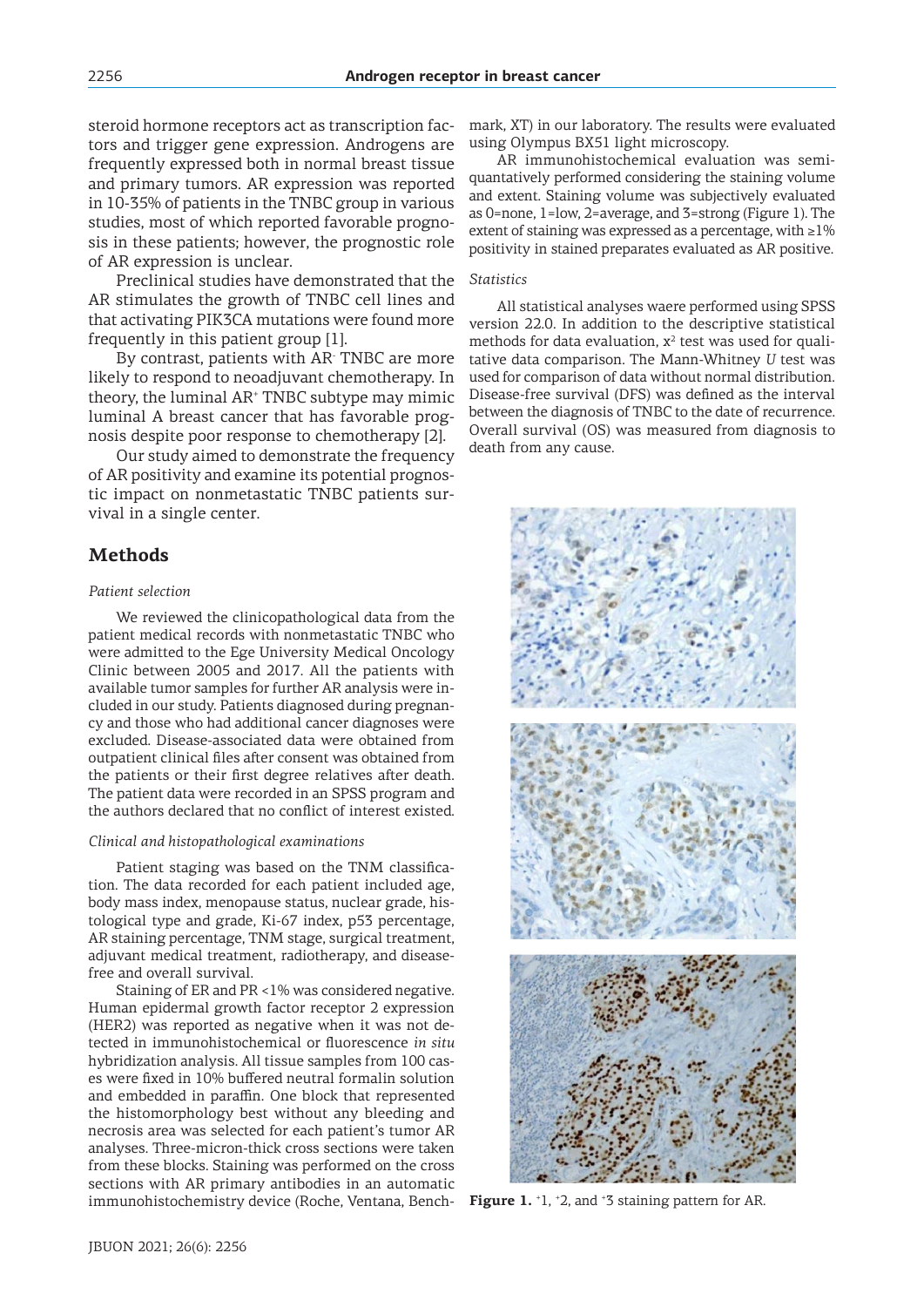Survival duration was estimated using the Kaplan-Meier method, and differences were tested with the logrank test. The results were evaluated with the 95% confidence interval (CI) and a significance level of p<0.05.

### **Results**

By rewieving the medical records of 2,300 pa- were unvailable for 29 patients. A total of 100 patients with breast cancer diagnosed in our unit be-tients were included in the study after excluding tween 2005 and 2017, we identified 240 patients with TNBC (10.4%). Twenty patients had metastases at diagnosis. Fifty patients did not consent to participation in the study. Eight patients who died from natural causes before follow-up and 12 patients with a concurrent ovarian cancer diagnosis were also excluded. Pathological specimens

**Table 1.** Comparison between AR<sup>+</sup> and AR<sup>-</sup> groups

|                     | $AR^+(n=36)$        |                     | $AR (n=64)$         |                     | $\,p\,$ |
|---------------------|---------------------|---------------------|---------------------|---------------------|---------|
|                     | Frequency<br>y(n)   | Percentage<br>e(%)  | Frequency<br>y(n)   | Percentage<br>e(%)  |         |
| Tumor               |                     |                     |                     |                     | 0.995   |
| T1                  | 11                  | 30.60               | 21                  | 32.80               |         |
| T <sub>2</sub>      | 21                  | 58.30               | 36                  | 56.30               |         |
| T <sub>3</sub>      | 3                   | 8.30                | $\mathfrak s$       | 7.80                |         |
| T <sub>4</sub>      | $\mathbf{1}$        | 2.80                | $\sqrt{2}$          | 3.10                |         |
| Node                |                     |                     |                     |                     | 0.721   |
| ${\rm N0}$          | $21\,$              | 58.30               | 39                  | 60.90               |         |
| $\rm N1$            | 10                  | 27.80               | 13                  | 20.30               |         |
| N2                  | 2                   | 5.60                | 7                   | 10.90               |         |
| N <sub>3</sub>      | 3                   | 8.30                | $\mathfrak s$       | 7.80                |         |
| Metastasis          |                     |                     |                     |                     | 0.735   |
| Bone                | $\overline{4}$      | 26.6                | $11\,$              | 73.33               |         |
| Visseral            | 10                  | 28.57               | 25                  | 71.43               |         |
| Other               | $\mathbf 1$         | 14.29               | 6                   | 85.71               |         |
| Stage               |                     |                     |                     |                     | 0.960   |
| 1                   | 7                   | 19.40               | 11                  | 17.20               |         |
| $\mathbf 2$         | 22                  | 61.10               | 40                  | 62.50               |         |
| $\overline{3}$      | $\boldsymbol{7}$    | 19.40               | 13                  | 20.30               |         |
| Histological type   |                     |                     |                     |                     | 0.082   |
| IDC                 | 25                  | 69.40               | 49                  | 76.60               |         |
| <b>ILC</b>          | $\mathsf{O}\xspace$ | 0.00                | $\mathbf{1}$        | 1.60                |         |
| Apocrine carcinoma  | $\overline{4}$      | 11.10               | $\mathsf{O}\xspace$ | 0.00                |         |
| Medullary carcinoma | 2                   | 5.60                | 6                   | 9.40                |         |
| Other               | 5                   | 13.90               | 8                   | 12.50               |         |
| Chemotherapy        |                     |                     |                     |                     | 0.231   |
| A                   | 27                  | 75.00               | 56                  | 87.50               |         |
| T                   | $\overline{4}$      | 11.10               | $\sqrt{2}$          | 3.10                |         |
| $A+T$               | 5                   | 13.90               | $\mathfrak s$       | 7.80                |         |
| Treatment rejection | $\mathbf 0$         | 0.00                | $\mathbf{1}$        | 1.60                |         |
| Ki-67, %            |                     |                     |                     |                     | 0.755   |
| $20$                | 8                   | 22.20               | 16                  | 25.00               |         |
| $\geq$ 20           | 28                  | 77.80               | 48                  | 75.00               |         |
| P53, %              |                     |                     |                     |                     | 0.919   |
| ${\leq}10$          | $15\,$              | 41.70               | 26                  | 40.60               |         |
| $>10$               | 21                  | 58.30               | 38                  | 59.40               |         |
| Menopausal status   |                     |                     |                     |                     | 0.540   |
| Postmenopausal      | 22                  | 61.10               | 43                  | 67.19               |         |
| Premenopausal       | 14                  | 38.89               | 21                  | 32.81               |         |
| Mean HG (IQR)       | 2,63 (2.45-2.82)    |                     | $2.64(2.51 - 2.76)$ |                     | 0.873   |
| Mean NG (IQR)       | $2.25(2.04-2.45)$   |                     | 2.45 (2.32-2.58)    |                     | 0.110   |
| Mean Age (IQR)      |                     | 51.77 (48.41-55.14) |                     | 51.26 (48.21-54.31) | 0.830   |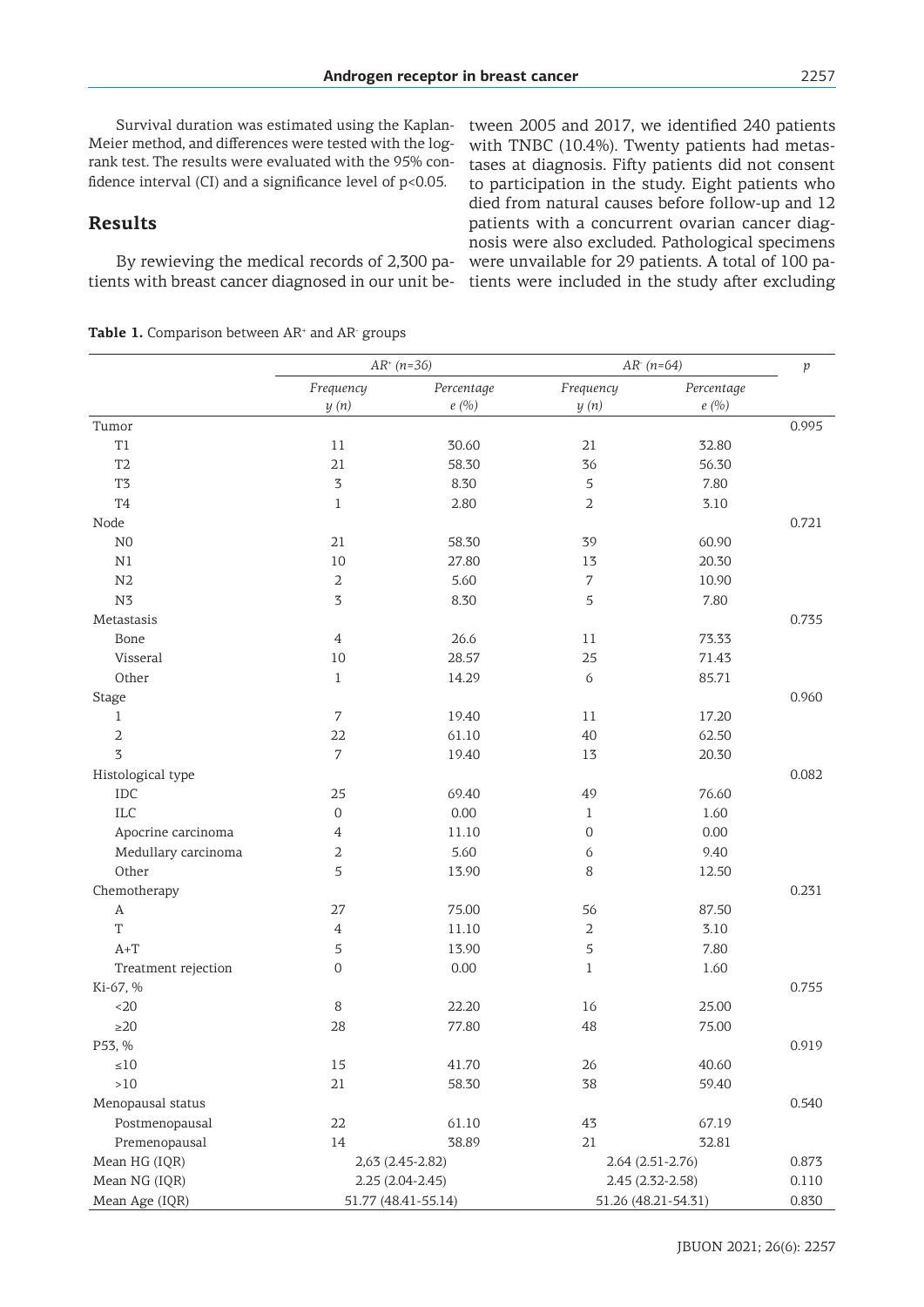21 whose tumor tissue specimens were inadequate for further analysis of AR expression.

The median age at diagnosis was 51 years (range, 18-75), and the median tumor size was 3.05 cm (range, 1-13).The patients' characteristics and tumor stage distribution are shown in Table 1.

In 36 (36%) patients the tumor samples were AR<sup>+</sup> . During follow-up at 85.17 months, 66% (n = 66) of the patients survived and  $34\%$  (n = 34) have died. The 1-year survival rate was 85% for all the patients, and the 5-year survival rate was 66%. In 36 patients, metastasis was seen during follow-up, of whom 41, 55, 22 and 19% had bone, lung, liver, and brain metastases, respectively.

No significant difference was detected between AR positivity and the metastasis location.

The median follow-up period was 85.17 months in the study group. The median  $OS$  in  $AR<sup>+</sup>$  and AR- patients was 86.13 months and 84.48 months, respectively (95% CI, log-rank 0.842,  $p = 0.359$ ). Ten  $(27.7%)$  of 36 AR<sup>+</sup> patients and 24  $(37.5%)$  of 64 AR− patients died during their follow-up period .

The median DFS duration was 81.47 months in the AR<sup>+</sup> cases and 76.46 in the AR- cases (95% CI,  $log$ -rank 1.067,  $p = 0.302$ ). The patients were examined for local recurrence/metastasis formation and no significant difference in median recurrence time based on the DFS of the  $AR<sup>+</sup>$  and  $AR<sup>-</sup>$  patients was noticed (95% CI, p > 0.05). Local recurrence/metastasis occurred in  $10(27%)$  of the 36 AR<sup>+</sup> patients and 25 (40%) of the 64 AR− patients.

The patients with N0 disease were examined for recurrence. No statistically significant difference in relapse rate was found between the AR<sup>+</sup> and AR- patients with any lymph node involvement (95% CI, log-rank 3.077, p = 0.07 and p > 0.05, respectively). Relapse was detected in 2 of the 21 AR<sup>+</sup> patients with N0 (9.5%) and 12 of the 39 ARpatients with N0 disease (30%). A similar examination was performed for the patients with node positive disease. Relapse was detected in 8 of the 15 AR<sup>+</sup> patients with positive lymph nodes and 13 of 25 AR− patients with positive lymph nodes. No statistically significant difference in relapse rate was found between the AR<sup>+</sup> and AR− patients with positive lymph nodes (95% CI, log-tank p 0.001).

### **Discussion**

TNBC has a significantly more aggressive course, higher recurrence rate, and shorter survival time than the other breast cancer types [3,4]. TNBC has been investigated in many research studies owing to its aggressive course and limited treatment options and has been understood to be a heterogeneous disease group [5,6] .

Tumor tissue analyses in previous studies demonstrated basal like subgroups, mesenchymal and luminal like subtype [7]. Basal like subgroups might benefit more from PARP inhibitors whereas mesenchymal subtype could favor from TKI inhibitors [8].Luminal androgen receptor subtype is believed to be driven by hormone mediated signalling of androgen receptor [9]. Though molecular analyses demonstrated distinct types, by recent data, neither applying molecular tests to all TNBC patients nor choosing a therapeutic strategy according to molecular analyses is not yet applicable.

The most important parameter in prognosis determination is cancer stage at the time of diagnosis. Factors such as axillary lymph node metastasis, age, tumor type, tumor diameter, histological and nuclear grades, Ki-67 level, and p53 level are also effective prognostic predictors. However, when these parameters were considered, significant differences were observed in the treatment response and general prognosis among the patients with alike parameters despite applying the same treatment methods This shows that factors beyond well established features might drive the agressiveness of the disease. In recent years, AR expression has been explored among these factors as easily applicable and affordable. As ER and PR expressions are not found in patients with TNBC, AR positivity can be important for determining the prognosis and appropriate treatment option especially in this patient group. Although the prognostic and predictive roles of ER and PR are well known in breast cancer, the prognostic value of AR, which is frequently expressed in both normal breast tissue and primary tumors, has not been completely understood yet. The AR was shown to be expressed in 60%–85% of breast cancers [10-14]. In general, the AR staining prevalence was lower in TNBCs than in other breast cancers [15]. The AR positivity rate was reported to range from 10% to 35% in the TNBC group in different studies and to be a significant predictive factor of good prognosis [10]. Ogawa et al reported that TNBC accounts for 18.5% of all breast cancers, of which 43% are AR positive [14]. In a larger study that included 2,171 invasive breast cancer cases, of which 237 were TNBCs, AR expression was detected in 32% (75/237) [17]. The results of these studies showed notable differences. The cause may be the lack of unique criteria for assessing AR staining results. While some researchers accept >1% nuclear staining for AR staining as positive, others accept 10% [18-22]. Besides, some studies were based on the degree of staining, not the percentage [26].

In our study ,staining extent was expressed as a percentage, with  $\geq$ 1% positivity in stained pre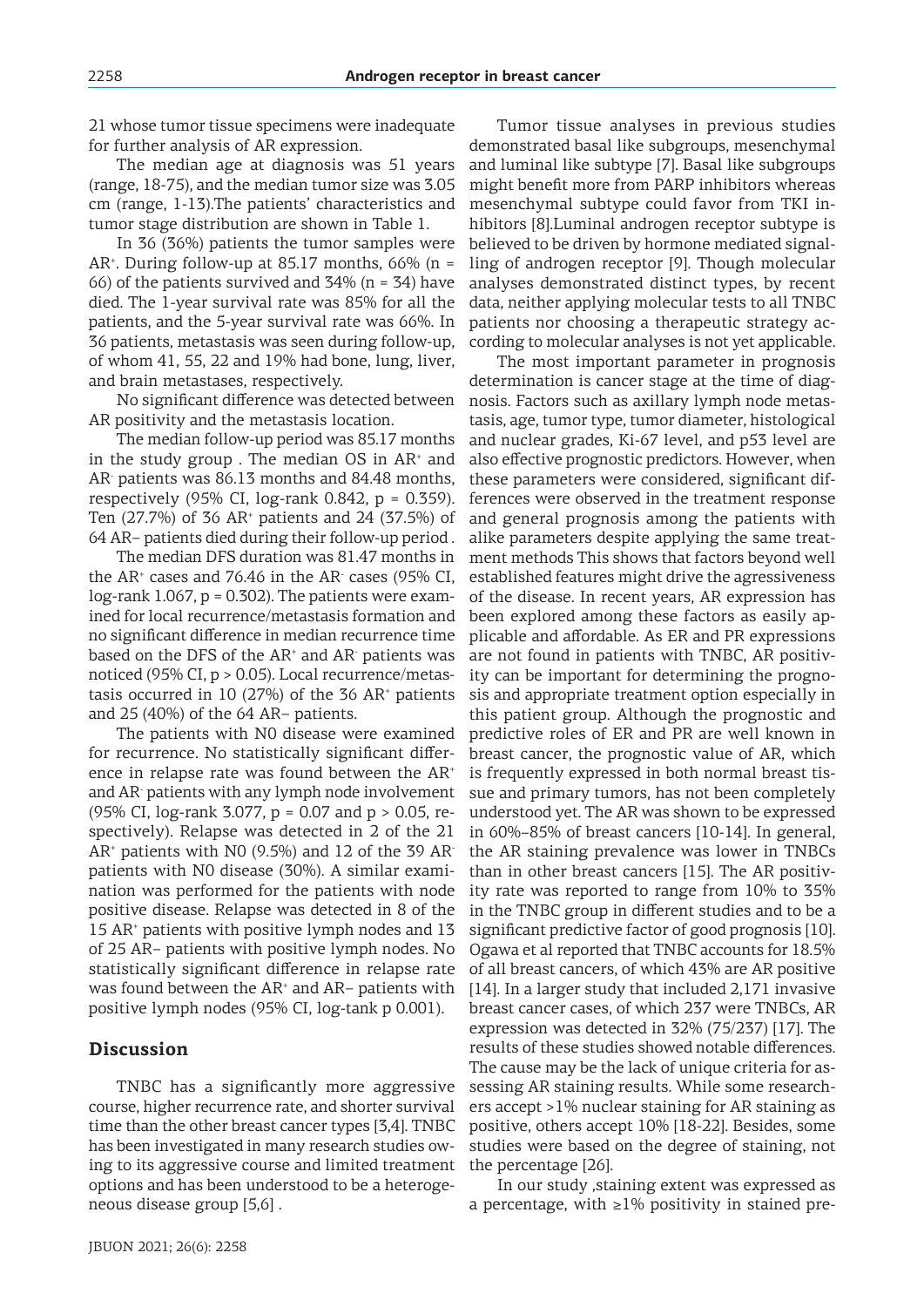parates evaluated as AR positive. 36% prevalence rate of AR expression was found in the TNBC group consistent with prevous studies.

The TNBC group affects mostly patients aged <50 years and those in their premenopausal period [23,24].

In the study performed by Gazinska et al in TNBC cases, the mean age at diagnosis was 55 years [25]. Consistent with that indicated in the literature, the mean age was 51.7 years in our study.

Of our patients, 45 (45%) were aged ≤50 years. 61.10% (n: 22) of the patients with  $AR<sup>+</sup>$  and 67.20% (n: 43) of the AR- patients were postmenopausal. As postmenopausal patients encounter higher levels of androgen, we consider that AR expression would be different from each other in the pre and postmenopausal period, but no significant statistical difference was found.

The reason for this might be the relative stability of the circulating testosterone levels in the postmenopausal period and also the possible local production of DHT in breast carcinomas.

The incidence of metastasis in early stage TNBC is expected to be higher in the first 5 years and the frequency declines gradually [26]. TNBC showed higher risks of recurrence as visceral organ involvements, including the liver, lung, and brain in the first recurrence [27-30]. The risk of recurrence of TNBC in bone at the initial setting was observed to be rare than that of ER-positive breast cancer. In a study that included 116 patients with TNBC, the most frequent first relapse region was found to be brain involvement and occurred in 46% of the patients during follow-up. However, the most common metastasis site during follow-up period is lung involvement and occurred in 64% [29].

The 1- and 5-year survival rates of the patients with TNBC in our study were 85.5% and 66%, respectively. The findings were in line with those in the literature [3]. During follow-up, 36 patients (36%) of our study group developed metastases. The most common metastases region was lung  $(55\%)$ , followed by bone  $(41\%)$ , liver  $(22\%)$  and brain (19%).

The ER expression is related to the metastasis location. The risk of clinically significant metastasis is higher for ER-positive tumors in the bone, soft tissue, or reproductive organs, and ER-negative tumors have a higher incidence rates of metastasis in the brain and liver, which are areas related to shorter survival [31]. However, in our study we could not find any relation with AR and metastasis region.

Previous studies demonsrated conflicting relation between AR expression and survival. In a mean follow-up duration of 50 months, Gonzalez-Angulo new potential target. Understanding the prevalence

et al found that AR expression is a significant prognostic factor for general survival and DFS [34].

In the study by He et al, 287 patients with TNBC were followed-up for 72 months on average. The mean 5-year survival was 94.2%; 5-year DFS, 94.2% for the AR<sup>+</sup> group; mean survival rate, 82.3%; and DSF, 74.2% for the AR- group [35].

In the study by Tang et al, 127 patients with TNBC were evaluated, and AR expression was significantly related to both tumor grade and OS and DFS [36].

Several studies have reported no significant difference in DFS or OS between AR<sup>+</sup> and AR<sup>-</sup> TNBC [37,38].

Although a statistically significant relationship was not found between OS and DFS in our study, both DFS and OS were observed to be significantly higher in the AR-positive group. Ten out of the 36 AR<sup>+</sup> patients (27.7%) and 24 of the 64 AR− patients (37.5%) died. While the median DFS time of the ARpositive patients was 81.47 months, their OS time was 86.13 months during follow-up. While the DFS time was 76.46 months in the AR-negative group, the mean survival was 84.48 months during followup. Again, in a similar study with 84 patients in Turkey, while no relationship was found between OS and DFS, grade 3 tumors were less detected in the  $AR<sup>+</sup>$  group [39].

No significant relationship was found between tumor grade and AR expression in our study. In a series published in 2008, the AR positivity rate was significantly higher in smaller carcinomas, tumors without lymph node metastasis, and p53-negative tumors in 227 Japanese patients [16].

The TNBC cases without lymph node involvement were examined for recurrence. Recurrence was detected in 2 of the 21 AR-positive patients (9.5%) and in 12 of the 39 AR-negative patients with N0 disease (30%). Although statistically meaningful difference could not be demonstrated;the recurrence risk seemed to be lower in AR<sup>+</sup> group. However, in locally advanced disease the relapse rate frequency was same.

In the studies by Rakha et al in 282 patients, the incidence rates of high nuclear grade, recurrence, and distant metastasis increased in patients with AR-negative TNBC, especially in locally advanced setting which is contrary to our findings [3].

Our study has some limitations due the retrospective design. As a single center study, our patient number is relatively small and determination of TNBC was accomplished by immunohistochemical methods without any molecular tests to detect subgroups.

Today, AR antagonists are investigated as the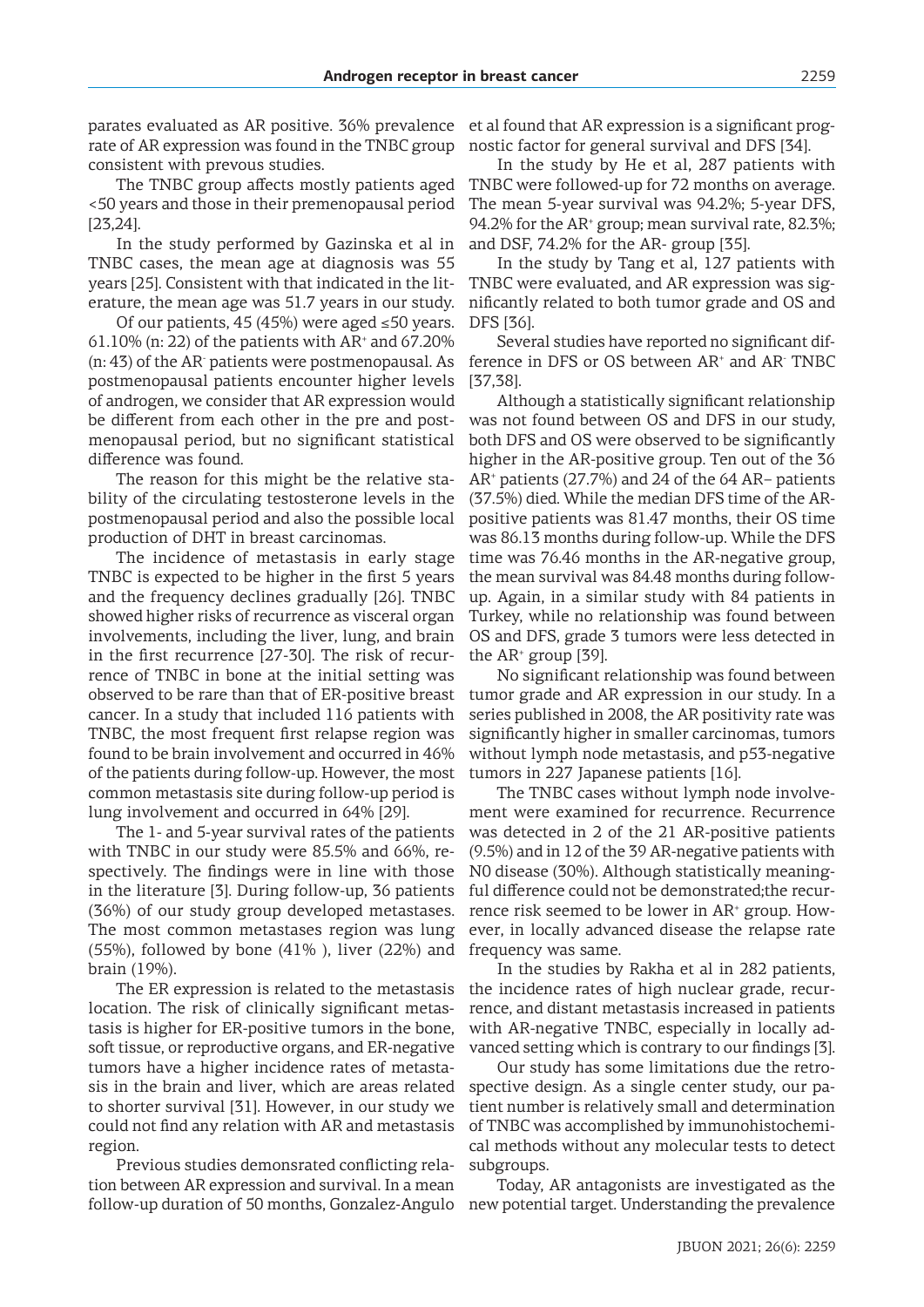of AR expression and its differences among subtargeting AR will achieve better response.

## **Funding**

This study was funded by scientific research projects no: 20123.

# **References**

- 1. Lehmann BD, Bauer JA, Schafer JM et al. PIK3CA mutation in androgen receptor-positive triple negative breast cancer confer sensitivity to the combination of PI3K and androgen receptor inhibitors. Breast Cancer Res 2014;16:406-19.
- 2. Loibl S, Müller BM, von Minckwitz G et al. Androgen receptor expression in primary breast cancer and its predictive and prognostic value in patients treated with neoadjuvant chemotherapy. Breast Cancer Res Treat 2011;130:477-87.
- 3. Rakha EA, El-Sayed ME, Green AR, Lee AH, Robertson JF, Ellis IO. Prognostic markers in triple-negative breast cancer. Cancer 2007;109:25-32.
- 4. Foulkes WD, Smith IE, Reis-Filho JS. Triple negative breast cancer. N Engl J Med 2010;363:1938-48.
- 5. Koboldt DC, Fulton RS, McLellan MD et al. Comprehensive molecular portraits of human breast tumours. Nature 2012;490:61-70.
- 6. Lehmann BD, Bauer JA, Chen X et al. Identification of human triple-negative breast cancer subtypes and preclinical models for selection of targeted therapies. J Clin Invest 2011;121:2750-67.
- 7. Wang DY, Jiang Z, Ben-David Y, Woodgett JR, Zacksenhaus E. Molecular stratification within triple-negative breast cancer subtypes. Sci Rep 2019;9:19107.
- 8. Diana A, Carlino F, Franzese E at al. Early Triple Negative Breast Cancer: Conventional Treatment and Emerging Therapeutic Landscapes. Cancers (Basel) 2020;12:819-44.
- 9. Narayanan R, Dalton JT. Androgen Receptor: A Complex Therapeutic Target for Breast Cancer. Cancers (Basel) 2016 ;8:108-24.
- 10. Hennighausen L, Robinson GW. Information networks in the mammary gland. Nat Rev Mol Cell Biol 2005;6:715-25.
- 11. Gonzalez LO, Corte MD, Vazquez J et al. Androgen receptor expression in breast cancer: relationship with clinicopathological characteristics of the tumors, prognosis, and expression of metalloproteases and their inhibitors. BMC Cancer 2008;8:149.
- 12. Isola JJ. Immunohistochemical demonstration of androgen receptor in breast cancer and its relationship to other prognostic factors. J Pathol 1993;170:31-5.
- 13. Kuenen-Boumeester V, Van der Kwast TH, van Putten WL, Claassen C, van Ooijen B, Henzen-Logmans SC. Immunohistochemical determination of androgen re-

# **Conflict of interests**

The authors declare no conflict of interests.

ceptors in relation to oestrogen and progesterone receptors in female breast cancer. Int J Cancer 1992;52: 581-4.

- 14. Moinfar F, Okcu M, Tsybrovskyy O et al. Androgen receptors frequently are expressed in breast carcinomas: potential relevance to new therapeutic strategies. Cancer 2003;98:703-11.
- 15. Luo X, Shi YX, Li ZM, Jiang WQ. Expression and clinical significance of androgen receptor in triple negative breast cancer. Chin J Cancer 2010;29:585-90.
- 16. Ogawa Y, Hai E, Matsumoto K et al. Androgen receptor expression in breast cancer: relationship with clinicopathological factors and biomarkers. Int J Clin Oncol 2008;13:431-5.
- 17. Collins LC, Cole KS, Marotti JD, Hu R, Schnitt SJ, Tamimi RM. Androgen receptor expression in breast cancer in relation to molecular phenotype: results from the Nurses' Health Study. Mod Pathol 2011;24:924-31.
- 18. Tsutsumi Y. Apocrine carcinoma as triple-negative breast cancer: novel definition of apocrine-type carcinoma as estrogen/progesterone receptornegative and androgen receptor-positive invasive ductal carcinoma. Jpn J Clin Oncol 2012;42:375-86.
- 19. Pristauz G, Petru E, Stacher E et al. Androgen receptor expression in breast cancer patients tested for BRCA1 and BRCA2 mutations. Histopathology 2010;57:877-84.
- 20. Chen J, Zhang X, Tian R et al. Expression of androgen receptor in breast carcinoma and its relationship with estrogen receptor, progesterone receptor and HER2 status. Zhonghua Bing Li Xue Za Zhi 2010;39:743-6.
- 21. Koo JS, Jung W. Clinicopathlogic and immunohistochemical characteristics of triple negative invasive lobular carcinoma. Yonsei Med J 2011;52:89-97.
- 22. Micello D, Marando A, Sahnane N, Riva C, Capella C, Sessa F. Androgen receptor is frequently expressed in HER2-positive, ER/PR-negative breast cancers. Virchows Arch 2010;457:467-76.
- 23. Siegel RL, Miller KD, Jemal A. Cancer statistics, 2019. CA Cancer J Clin 2019;69:7-34.
- 24. Rao C, Shetty J, Prasad KH. Immunohistochemical profile and morphology in triple - negative breast cancers. J Clin Diagn Res 2013;7:1361-5.
- 25. Gazinska P, Grigoriadis A, Brown JP et al. Comparison of basal-like triple-negative breast cancer defined by morphology, immunohistochemistry and transcriptional profiles. Mod Pathol 2013;26:955-66.